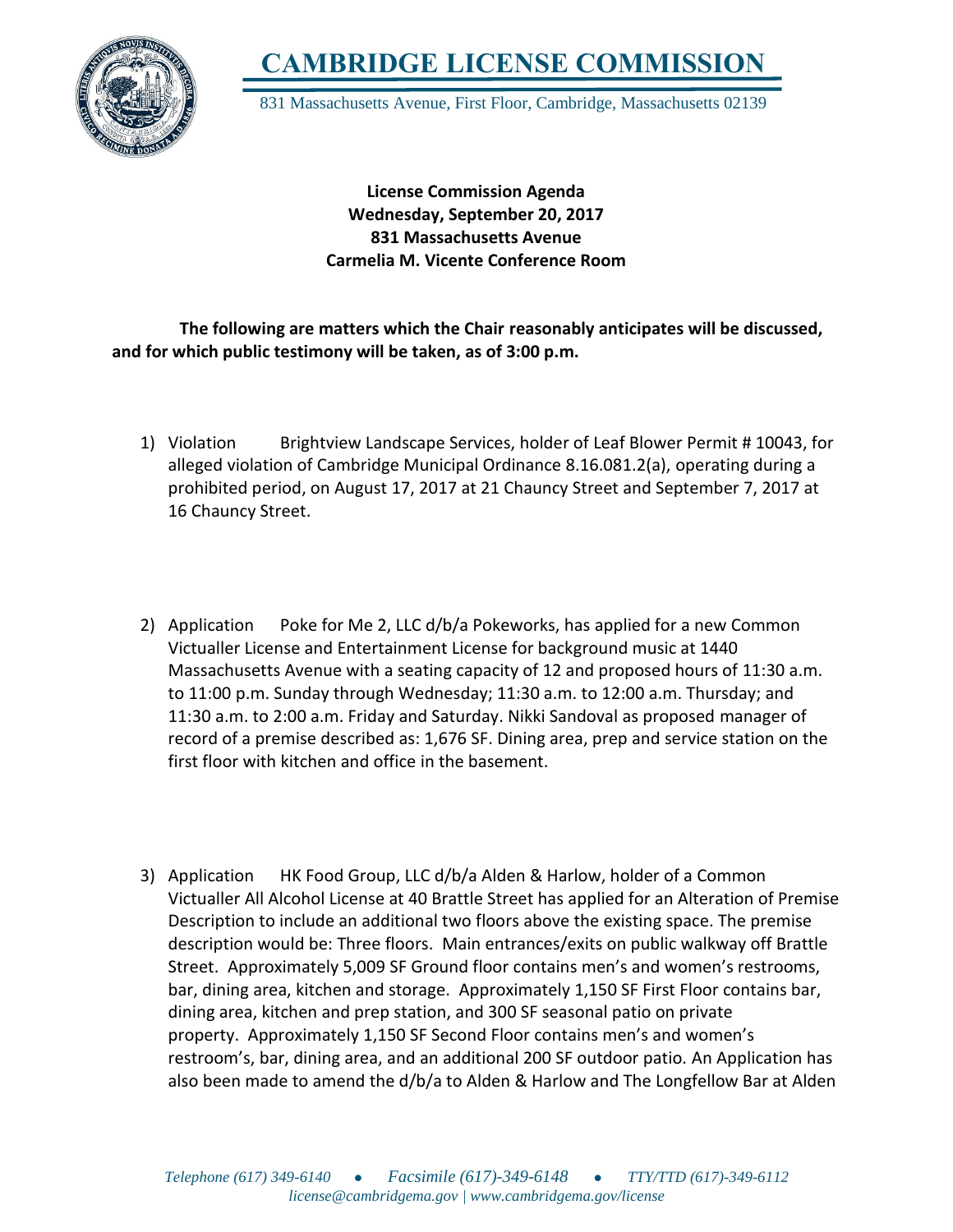& Harlow. Ground floor occupancy is 200; First floor occupancy is 45; Second floor occupancy is 45.

- 4) Application Whole Foods Market Group, Inc., holder of a Wine & Malt Package Store License at 340 River Street has applied for a Change of Beneficial Interests of said license.
- 5) Application Legal Sea Foods, LLC holder of a Common Victualler All Alcohol License at 5 Bennett Street has applied for a Change of Manager from Drew Johnson to Courtney Bolinger.
- 6) Application Legal Sea Foods, LLC holder of a Common Victualler All Alcohol License at 20 University Road has applied for a Change of Manager from Drew Johnson to Courtney Bolinger.
- 7) Application Chrismarc Louis has applied for a new Cambridge Hackney Driver's License.
- 8) Application Central Square Theatre, Inc., holder of a Common Victualler Wine & Malt License at 450 Massachusetts Avenue has applied for a Change of License Type to General On Premise.
- 9) Cancellation Amandeep, Inc. d/b/a Shalimar Restaurant, holder of a Common Victualler All Alcohol License at 546 Massachusetts Avenue pursuant to M.G.L. c. 138 § 77 for non-use of said license.
- 10) Application Feeding Frenzy, Inc. d/b/a Chick Chick Boom, has applied for a new Common Victualler License at 80 River Street with a seating capacity of 18 and proposed hours of 11:30 a.m. to 10:00 p.m. seven days per week. Jamme Chantler as proposed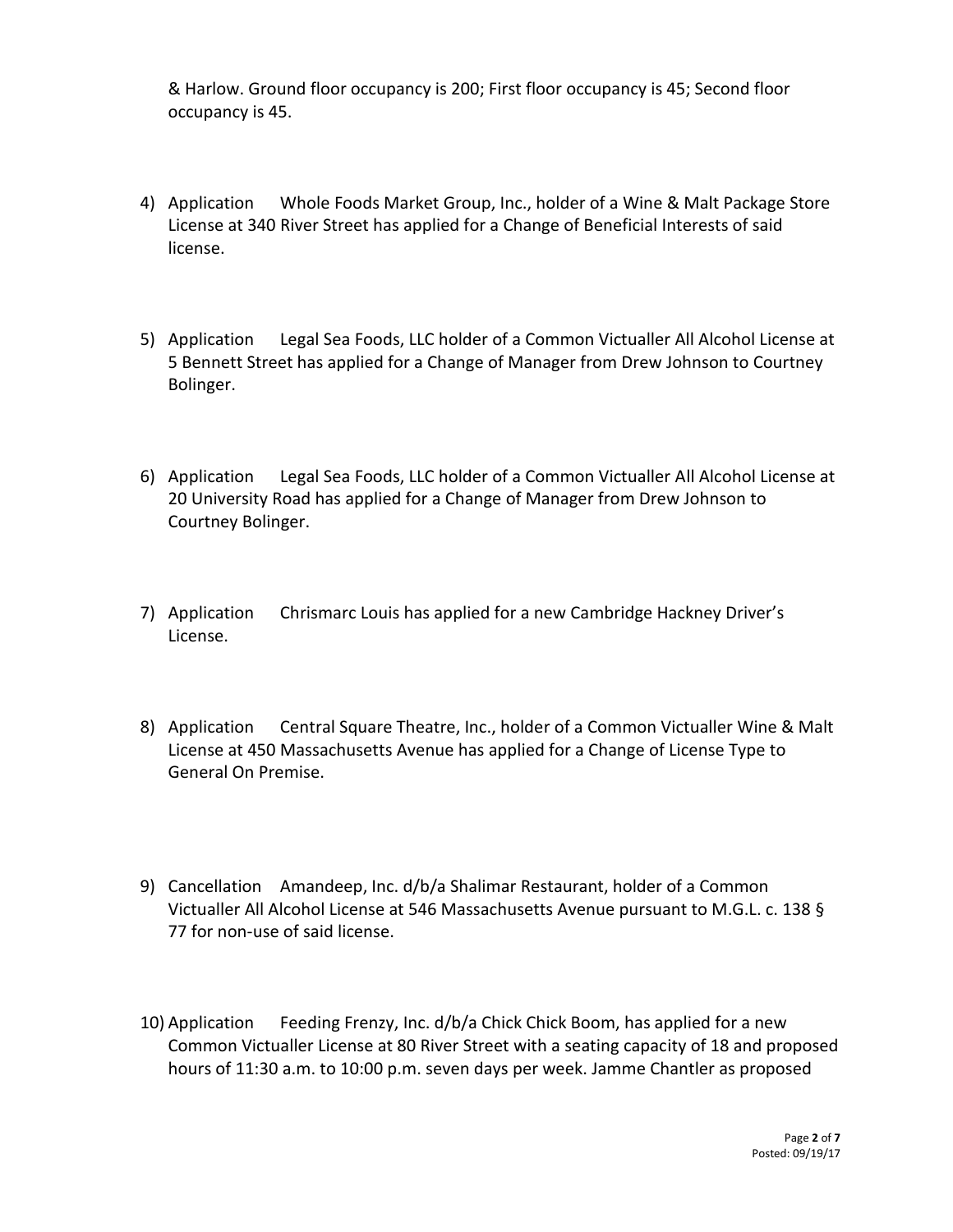manager of record of a premise described as: Approx. 907 SF with seats, counter, and kitchen

## **Administrative Matters**

- 11) Pizza rev has notified the License Commission that they have ceased operations.
- 12) India Foods and Frozen Yogi has notified the License Commission that they have ceased operations.
- 13) Crema Café, LLC holder of license number PED10074, is requesting a change to their existing license to add 125 and 150 Cambridgepark Drive.
- 14) Paul Sacco on behalf of Harnum Industries, has applied for a special noise variance for Saturday, October 7, 2017 from 7:00 Am until 9:00 AM at 44-48 Brattle Street for crane work.

## **PLEASE NOTE THAT THE ORDER IN WHICH MATTERS ARE LISTED DOES NOT GUARANTEE IT IS THE ORDER IN WHICH THEY WILL BE CALLED. PLEASE ARRIVE AT THE NOTICED TIME OF THE MEETING.**

**IN ADDITION, MATTERS MAY BE TAKEN OFF THE LIST WITHOUT PRIOR NOTICE, EXCET TO THE PRINCIPALS. TO OBTAIN INFORMATION AS TO WHETHER A MATTER IS STILL GOING TO BE HEARD, PLEASE CONTACT THE LICENSE COMMISSION.**

## **ONE DAY LICENSES TO BE VOTED UPON BY THE BOARD**

- 1. Eliza Rafferty, on behalf of the Catered Affair, has applied for a malt and wine license to be exercised at The Harvard Art Museums, 32 Quincy Street, on 9/27/17 from 7:00 p.m. – 9:00 p.m. for a cocktail reception. Expected attendance – 400 people.
- 2. Edward O'Connor, has applied for a malt with entertainment license to be exercised at Cambridgeside, Garage Level B, 100 Cambridgeside Pl, on  $10/1/17$  from  $10:00$  a.m.  $-1:00$ p.m. (alcohol) & 9:00 a.m. – 1:00 p.m. (entertainment) for a road race with patrons dancing,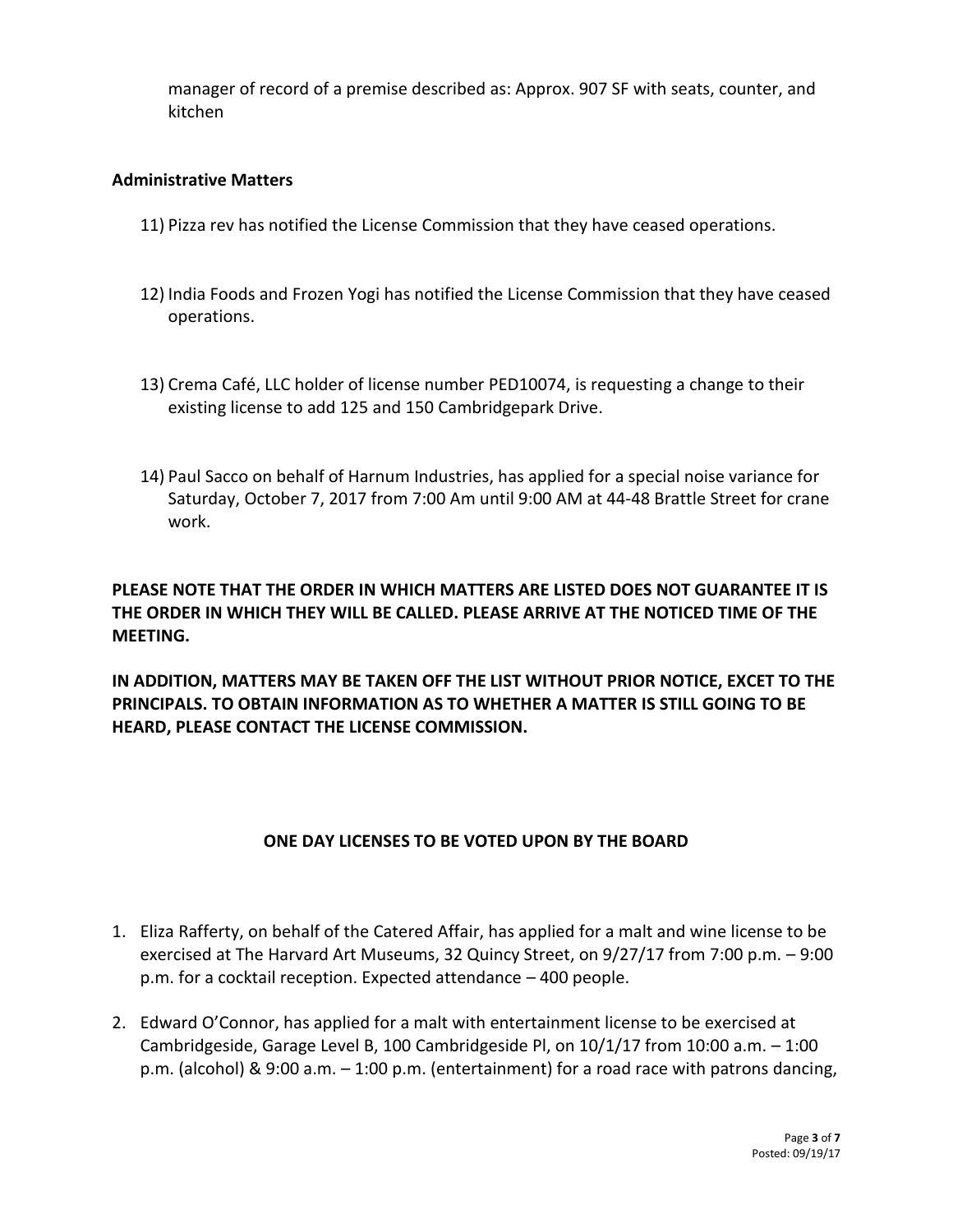recorded/live music and amplification system. Expected attendance – 2500 people. [Approved by Special Events Committee]

- 3. Christine Dicarlo, has applied for a malt and wine with entertainment license to be exercised at The Atrium, 100 Technology Square, on 10/18/17 from 5:00 p.m. – 9:00 p.m. for a food festival with amplification system. Expected attendance – 500 people.
- 4. Lamplighter Brewing Co, LLC d/b/a Lamplighter Brewing holder of a Common Victualer Malt beverages license, Cayla Marvil has applied for a malt license to be exercised at 286 Broadway, on 9/23/17 & 9/24/17 from 12:00 p.m. – 9:00 p.m. for a beer garden for Oktoberfest. Expected attendance – 200 people.
- 5. Frank Kramer, has applied for a malt and wine license to be exercised at Garment District, 200 Broadway, on 9/28/17 from 6:00 p.m. – 9:00 p.m. for a fundraiser with up to 150 people in attendance.
- 6. Jeff Marcoux, on behalf of Alexandria Real Estate Equities, has applied for a malt and wine with entertainment license to be exercised at One Kendall Square (lower courtyard near Hampshire Street, on 9/27/17 from 5:00 p.m. - 8:00 p.m. for a fall festival with recorded/live music. Expected attendance – 100+ people.
- 7. Catherine Zusy, on behalf of the Cambridgeport Neighborhood Association, has applied for a malt and wine with entertainment license to be exercised at the Riverside Boat Club, 769 Memorial Drive, on 9/24/17 from 6:00 p.m. – 8:00 p.m. for a fundraiser with recorded/live music. Expected attendance – 125 people.
- 8. Thomas Hogan, on behalf of St. Paul Parish, has applied for a malt and wine with entertainment license to be exercised at 29 Mt. Auburn Street, on 9/30/17 from 5:00 p.m. – 9:00 p.m. for a  $6<sup>th</sup>$  annual Octoberfest with patrons dancing. Expected attendance  $-100$ people.
- 9. Rachel Roccoberton, on behalf of the New Dance Complex, has applied for a malt and wine license to be exercised at 536 Massachusetts Avenue, on 9/29/17 & 9/30/17 from 7:00 p.m. – 11:00 p.m. for a dance concert. Expected attendance – 70 people.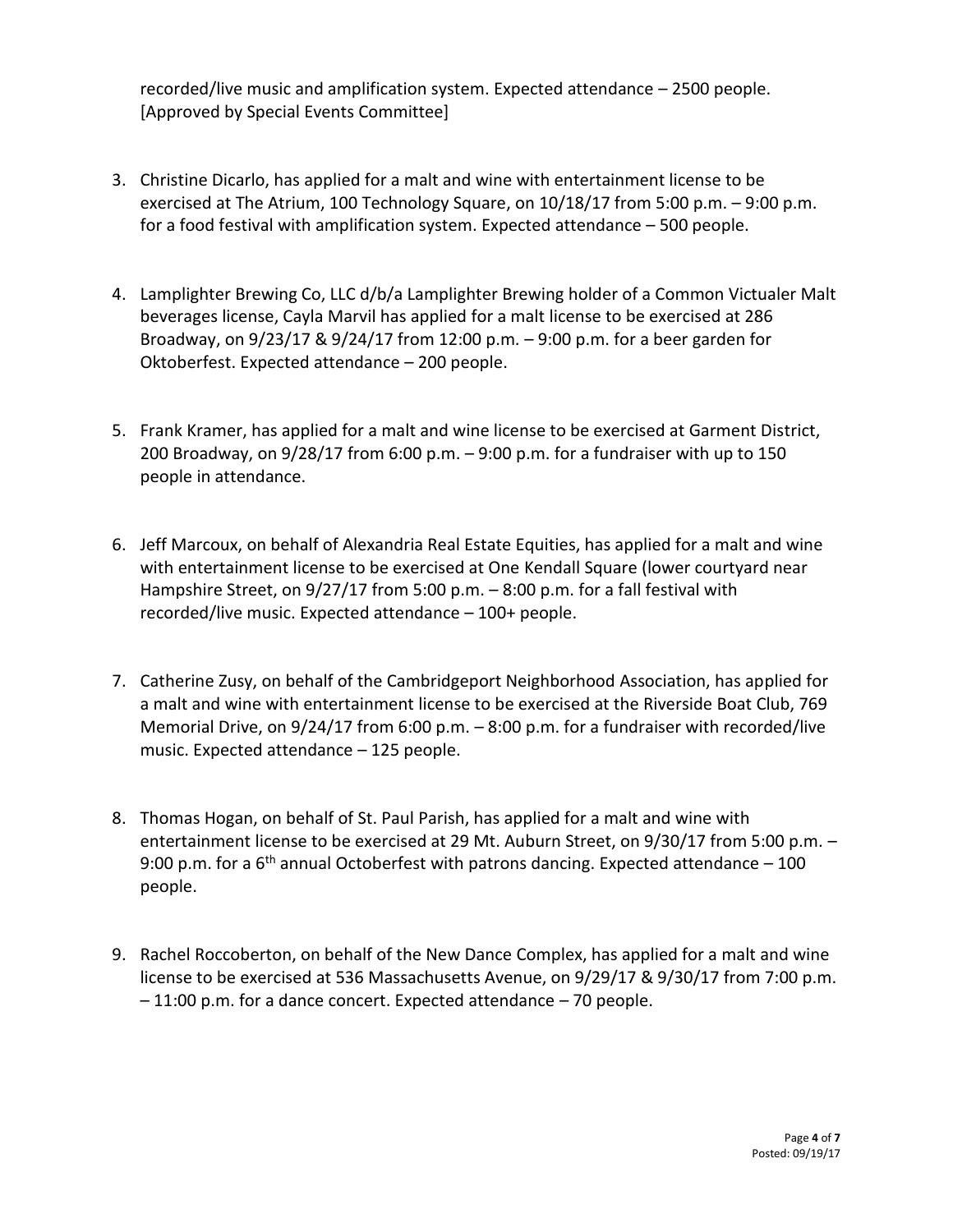- 10. Rachel Roccoberton, on behalf of the New Dance Complex, has applied for a malt and wine license to be exercised at 536 Massachusetts Avenue, on 10/6/17 from 6:00 p.m. – 11:00 p.m. for a party-private event. Expected attendance – 50 people.
- 11. Rachel Roccoberton, on behalf of the New Dance Complex, has applied for a malt and wine license to be exercised at 536 Massachusetts Avenue, on 10/13 & 10/14 7:00 p.m. – 11:00 p.m. and  $10/15/17$  from 6:00 p.m.  $-10:00$  p.m. for a dance concert. Expected attendance  $-$ 75 people.
- 12. Fr. Michael Harrington, has applied for a malt and wine with entertainment license to be exercised at St. Anthony's Parish, 400 Cardinal Medeiros Avenue, on 9/22/17 from 7:00 p.m. – 11:00 p.m. for a banquet with recorded/live music, amplification system and dynamic audio/visual show live/recorded. Expected attendance – 150 people.
- 13. Jim D'entremont, on behalf of Cocktails Bar Staff, has applied for (10) alcohol license for class reunions as follows:
	- 10/13/17 all alcohol at Harvard Museum of Natural History, 26 Oxford St. from 6:30 10:30 PM w/375 expected.
	- 10/12/17-malt and wine at Harvard Coop 1400 Mass Avenue 6:30-8:30 pm w/ 214 people.
	- 10/12/17 malt and wine at Barker Center 12 Quincy Street 6:00-10:00 pm w/ 275 people.
	- 10/13/17 all alcohol at Northwest Lab 52 Oxford Street 6:00-10:00 pm w/ 275 people.
	- 10/13/17 all alcohol at Lowell Lecture Hall 45 Quincy Street 9:30-12:00 am w/ 250 people.
	- 10/14/17 malt and wine at Northwest Lab 52 Oxford St 7:00-12:00 am w/ 400 people.
	- 10/14/17 all alcohol at Quadrangle Athletic Center 60 Garden Street 7:00-12:00 a.m. w/ 300 people.
	- 10/15/17 malt and wine at Dunster House 945 Memorial Drive 10:00am-12:00pm w/ 200 people.
	- 10/15/17 malt and wine at Pforzheimer House 56 Linnaean Street 9:00am-11:00am w/ 200 people.
	- 10/15/17 malt and wine at Leverett House 28 DeWolfe Street 9:30am-12:00pm w/ 260 people.
- 14. Erika Gauthier, on behalf of Restaurant Associates, has applied for a malt and wine license to be exercised at Novartis, 181 Massachusetts Avenue, on 9/21/17 from 4:00 p.m. – 6:30 p.m. for a reception. Expected attendance – 600 people.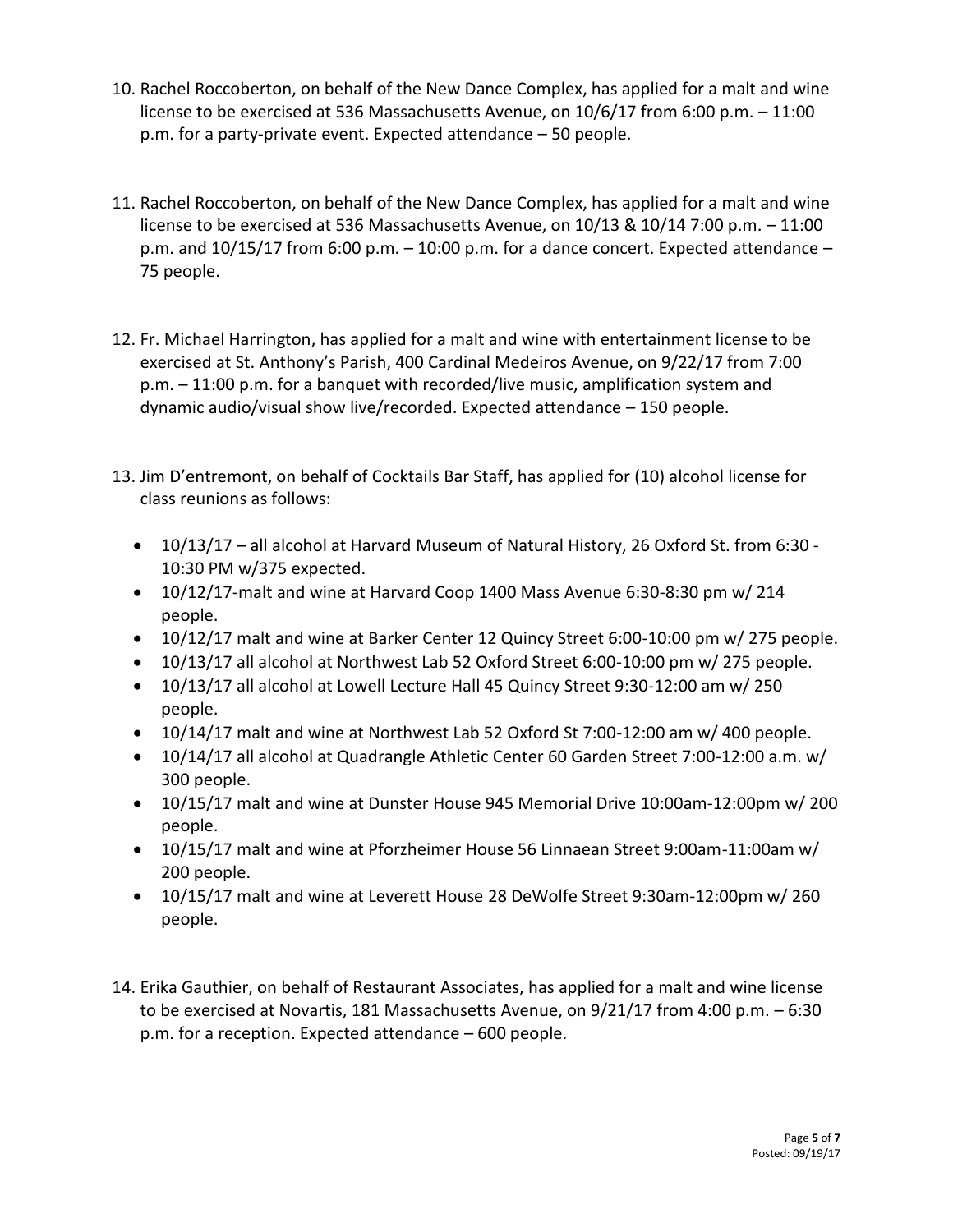- 15. Erika Gauthier, on behalf of Restaurant Associates, has applied for a malt and wine license to be exercised at Alexandria Real Estate, 400 Technology Square, on 9/29/17 from 3:30 p.m. – 6:00 p.m. for a reception. Expected attendance – 250 people.
- 16. Tomolly Inc. d/b/a Charlie's Kitchen, Jaap Overgaag holder of a Common Victualer All Alcohol Beverages license has applied for a malt and wine license to be exercised at 10 Eliot Street, on 10/8/17 with rain date 10/15/17 from 12:00 p.m. – 6:00 p.m. for Oktoberfest. Expected attendance – 125 people.
- 17. Wheelings Brattle LLC d/b/a Beat Brasserie, Bertil Jean-Chronberg holder of a Common Victualer All Alcohol Beverages license has applied for a malt license to be exercised at 13 Brattle Street, on 10/8/17 from 12:00 p.m. – 6:00 p.m. for Oktoberfest. Expected attendance over 100 people.
- 18. Nicola Williams, has applied for an all alcohol with entertainment license to be exercised at South plaza, next to Broad Canal in Kendall Square, on 10/13/17 with rain date 10/20/17 from 6:00 p.m. – 9:30 p.m. for a fundraiser with patrons dancing, recorded/live music and amplification system. Expected attendance – 300 people.
- 19. Peter Chang, has applied for an entertainment and vendors (selling t-shirts) license to be exercised at Student Organization Center at Hilles (SOCH), 59 Shepard Street, on 9/23/17 from 12:00 p.m. – 11:59 p.m. for a dance competition with performers/entertainers dancing, amplification system, floor and light show. Expected attendance – 150 people.
- 20. Ifeoluwa Obayan, has applied for an entertainment license to be exercised at Student Organization Center at Hilles (SOCH), 59 Shepard Street, on 9/30/17 from 7:30 p.m. – 9:30 p.m. (gala/banquet) and 10:00 p.m. – 2:00 a.m. for a party with patrons, performers/entertainers dancing, recorded/live music and light show. Expected attendance up to 400 people.
- 21. Bill Manley, on behalf of the Harvard Square Business Association (HSBA), has applied for an entertainment license to be exercised at Harvard Square, on 10/8/17 from 12:00 p.m. – 6:00 p.m. for an outdoor festival with recorded/live music and amplification system. Expected attendance – 150,000 people. [Approved by Special Events Committee]
- 22. David Housman, has applied for an entertainment license to be exercised at MIT Main Kresge, 77 Massachusetts Avenue, on 10/1/17 from 7:00 p.m. – 10:00 p.m. for a fundraiser and comedy event. Expected attendance – 1000 people.